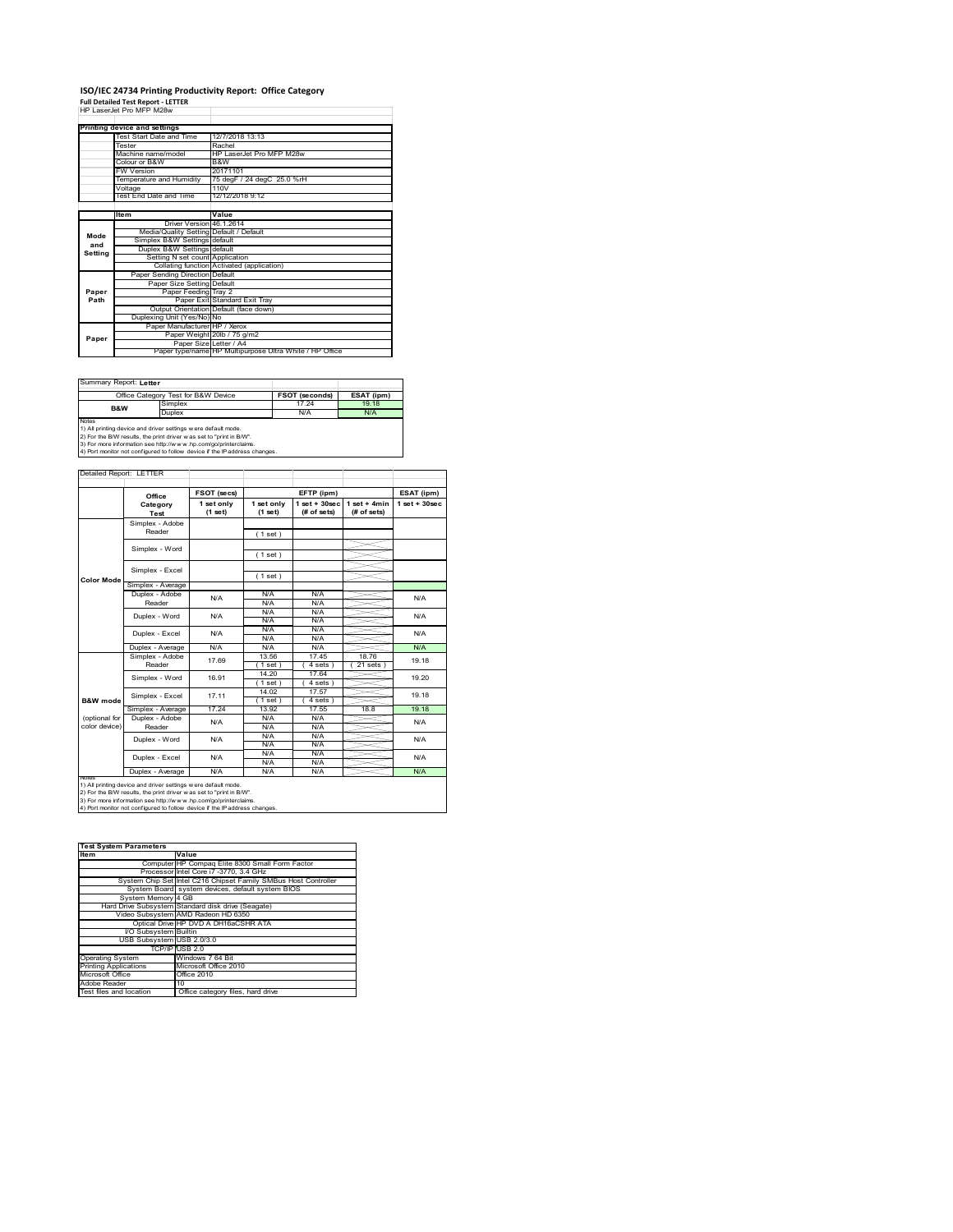### **ISO/IEC 24734 Printing Productivity Report: Office Category Full Detailed Test Report ‐ A4** HP LaserJet Pro MFP M28w

|         | HP I aser let Pro MFP M28w              |                                                         |
|---------|-----------------------------------------|---------------------------------------------------------|
|         |                                         |                                                         |
|         | Printing device and settings            |                                                         |
|         | Test Start Date and Time                | 12/7/2018 13:13                                         |
|         | Tester                                  | Rachel                                                  |
|         | Machine name/model                      | HP LaserJet Pro MFP M28w                                |
|         | Colour or B&W                           | B&W                                                     |
|         | <b>FW Version</b>                       | 20171101                                                |
|         | Temperature and Humidity                | 75 degF / 24 degC 25.0 %rH                              |
|         | Voltage                                 | 110V                                                    |
|         | Test End Date and Time                  | 12/12/2018 9:12                                         |
|         |                                         |                                                         |
|         | Item                                    | Value                                                   |
|         | Driver Version 46.1.2614                |                                                         |
| Mode    | Media/Quality Setting Default / Default |                                                         |
| and     | Simplex B&W Settings default            |                                                         |
| Setting | Duplex B&W Settings default             |                                                         |
|         | Setting N set count Application         |                                                         |
|         |                                         | Collating function Activated (application)              |
|         | Paper Sending Direction Default         |                                                         |
|         | Paper Size Setting Default              |                                                         |
| Paper   | Paper Feeding Tray 2                    |                                                         |
| Path    |                                         | Paper Exit Standard Exit Tray                           |
|         |                                         | Output Orientation Default (face down)                  |
|         | Duplexing Unit (Yes/No) No              |                                                         |
|         | Paper Manufacturer HP / Xerox           |                                                         |
| Paper   |                                         | Paper Weight 20lb / 75 g/m2                             |
|         | Paper Size Letter / A4                  |                                                         |
|         |                                         | Paper type/name HP Multipurpose Ultra White / HP Office |

Summary Report: **A4**

| <b>BUGILILIGIY INSPOIL A HA</b>                                                                                                                                                                                                                                                                  |                                     |                       |            |  |  |  |
|--------------------------------------------------------------------------------------------------------------------------------------------------------------------------------------------------------------------------------------------------------------------------------------------------|-------------------------------------|-----------------------|------------|--|--|--|
|                                                                                                                                                                                                                                                                                                  | Office Category Test for B&W Device | <b>FSOT (seconds)</b> | ESAT (ipm) |  |  |  |
| B&W                                                                                                                                                                                                                                                                                              | Simplex                             | 1786                  | 18.33      |  |  |  |
|                                                                                                                                                                                                                                                                                                  | <b>Duplex</b>                       | N/A                   | N/A        |  |  |  |
| <b>Notes</b>                                                                                                                                                                                                                                                                                     |                                     |                       |            |  |  |  |
| 1) All printing device and driver settings w ere default mode.<br>and the contract of the contract of the contract of the contract of the contract of the contract of the contract of the contract of the contract of the contract of the contract of the contract of the contract of the contra |                                     |                       |            |  |  |  |

1) All printing device and driver settings were default mode.<br>2) For the B/W results, the print driver was set to "print in B/W".<br>3) For more information see http://www.hp.com/go/printerclaims.<br>4) Port monitor not configur

|                                | Office                    | FSOT (secs)           |                       | EFTP (ipm)                       |                               | ESAT (ipm)         |
|--------------------------------|---------------------------|-----------------------|-----------------------|----------------------------------|-------------------------------|--------------------|
|                                | Category<br>Test          | 1 set only<br>(1 set) | 1 set only<br>(1 set) | $1$ set $+30$ sec<br>(# of sets) | $1$ set + 4min<br>(# of sets) | $1$ set + $30$ sec |
|                                | Simplex - Adobe<br>Reader |                       | (1 set)               |                                  |                               |                    |
|                                | Simplex - Word            |                       | (1 set)               |                                  |                               |                    |
| Colour<br>Mode                 | Simplex - Excel           |                       | (1 set)               |                                  |                               |                    |
|                                | Simplex - Average         |                       |                       |                                  |                               |                    |
|                                | Duplex - Adobe<br>Reader  | N/A                   | N/A<br>N/A            | N/A<br>N/A                       |                               | N/A                |
|                                | Duplex - Word             | N/A                   | N/A<br>N/A            | N/A<br>N/A                       |                               | N/A                |
|                                | Duplex - Excel            | N/A                   | N/A<br>N/A            | N/A<br>N/A                       |                               | N/A                |
|                                | Duplex - Average          | N/A                   | N/A                   | N/A                              |                               | N/A                |
|                                | Simplex - Adobe<br>Reader | 18.28                 | 13.13<br>$1$ set)     | 16.66<br>4 sets 1                | 17.99<br>$21$ sets $)$        | 18.33              |
|                                | Simplex - Word            | 17.60                 | 13.63<br>$1$ set)     | 16.88<br>4 sets)                 |                               | 18.35              |
| B&W mode                       | Simplex - Excel           | 17.70                 | 13.55<br>$1$ set)     | 16.82<br>$4 sets$ )              |                               | 18.32              |
|                                | Simplex - Average         | 17.9                  | 13.43                 | 16.78                            | 18.0                          | 18.33              |
| (optional for<br>color device) | Duplex - Adobe<br>Reader  | N/A                   | N/A<br>N/A            | N/A<br>N/A                       |                               | N/A                |
|                                | Duplex - Word             | N/A                   | N/A<br>N/A            | N/A<br>N/A                       |                               | N/A                |
|                                | Duplex - Excel            | N/A                   | N/A<br>N/A            | N/A<br>N/A                       |                               | N/A                |
|                                | Duplex - Average          | N/A                   | N/A                   | N/A                              |                               | N/A                |

1) All printing device and driver settings were default mode.<br>2) For the B/W results, the print driver was set to "print in B/W".<br>3) For more information see http://www.hp.com/go/printerclaims.<br>4) Port monitor not configur

| <b>Test System Parameters</b> |                                                                 |  |  |  |
|-------------------------------|-----------------------------------------------------------------|--|--|--|
| <b>Item</b>                   | Value                                                           |  |  |  |
|                               | Computer HP Compag Elite 8300 Small Form Factor                 |  |  |  |
|                               | Processor Intel Core i7 -3770, 3.4 GHz                          |  |  |  |
|                               | System Chip Set Intel C216 Chipset Family SMBus Host Controller |  |  |  |
|                               | System Board system devices, default system BIOS                |  |  |  |
| System Memory 4 GB            |                                                                 |  |  |  |
|                               | Hard Drive Subsystem Standard disk drive (Seagate)              |  |  |  |
|                               | Video Subsystem AMD Radeon HD 6350                              |  |  |  |
|                               | Optical Drive HP DVD A DH16aCSHR ATA                            |  |  |  |
| I/O Subsystem Builtin         |                                                                 |  |  |  |
| USB Subsystem USB 2.0/3.0     |                                                                 |  |  |  |
|                               | TCP/IPIUSB 2.0                                                  |  |  |  |
| <b>Operating System</b>       | Windows 7 64 Bit                                                |  |  |  |
| <b>Printing Applications</b>  | Microsoft Office 2010                                           |  |  |  |
| Microsoft Office              | Office 2010                                                     |  |  |  |
| Adobe Reader                  | 10                                                              |  |  |  |
| Test files and location       | Office category files, hard drive                               |  |  |  |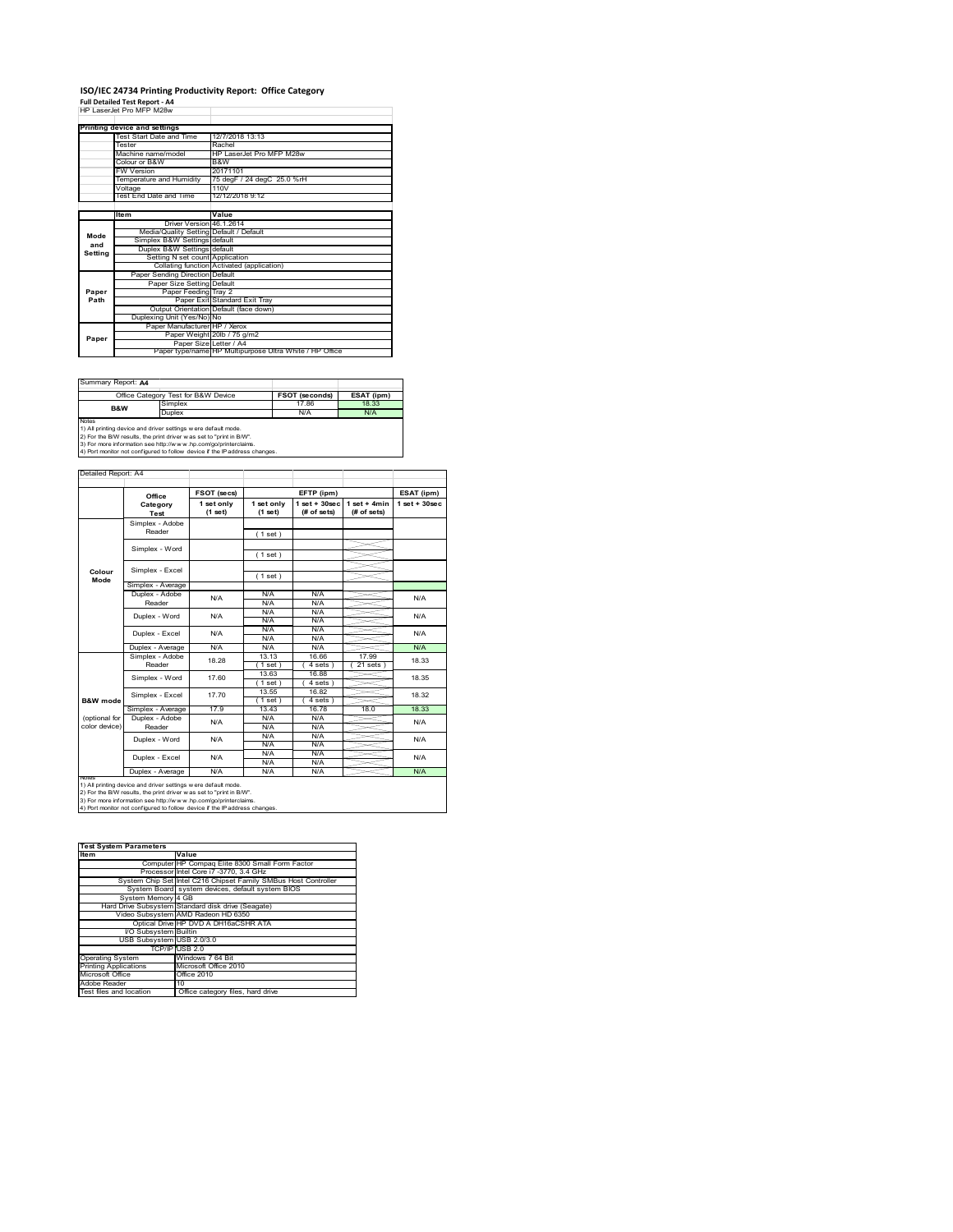## **ISO/IEC 24734 Printing Productivity Report: Office Category Feature Performance Full Report ‐ Office Feature Performance Test** HP LaserJet Pro MFP M28w

|         | Feature Performance Full Report - Office Feature Performance Test |                                                         |  |  |
|---------|-------------------------------------------------------------------|---------------------------------------------------------|--|--|
|         | HP I aser let Pro MFP M28w                                        |                                                         |  |  |
|         |                                                                   |                                                         |  |  |
|         | Printing device and settings                                      |                                                         |  |  |
|         | Test Start Date and Time                                          | 12/7/2018 13:13                                         |  |  |
|         | Tester                                                            | Rachel                                                  |  |  |
|         | Machine name/model                                                | HP LaserJet Pro MFP M28w                                |  |  |
|         | Colour or B&W                                                     | B&W                                                     |  |  |
|         | <b>FW Version</b>                                                 | 20171101                                                |  |  |
|         | Temperature and Humidity                                          | 75 degF / 24 degC 25.0 %rH                              |  |  |
|         | Voltage                                                           | 110V                                                    |  |  |
|         | Test End Date and Time                                            | 12/12/2018 9:12                                         |  |  |
|         |                                                                   |                                                         |  |  |
|         | Item                                                              | Value                                                   |  |  |
|         | Driver Version 46.1.2614                                          |                                                         |  |  |
| Mode    | Media/Quality Setting Default / Default                           |                                                         |  |  |
| and     | Simplex B&W Settings default                                      |                                                         |  |  |
| Setting | Duplex B&W Settings default                                       |                                                         |  |  |
|         | Setting N set count Application                                   |                                                         |  |  |
|         |                                                                   | Collating function Activated (application)              |  |  |
|         | Paper Sending Direction Default                                   |                                                         |  |  |
|         | Paper Size Setting Default                                        |                                                         |  |  |
| Paper   | Paper Feeding Tray 2                                              |                                                         |  |  |
| Path    |                                                                   | Paper Exit Standard Exit Tray                           |  |  |
|         |                                                                   | Output Orientation Default (face down)                  |  |  |
|         | Duplexing Unit (Yes/No) No                                        |                                                         |  |  |
|         | Paper Manufacturer HP / Xerox                                     |                                                         |  |  |
| Paper   |                                                                   | Paper Weight 20lb / 75 g/m2                             |  |  |
|         | Paper Size Letter / A4                                            |                                                         |  |  |
|         |                                                                   | Paper type/name HP Multipurpose Ultra White / HP Office |  |  |

| <b>ISO Print Productivity Report: Feature Performance Test Summary</b>                                                                                                                                                                                                                      |               |                                      |                                      |  |
|---------------------------------------------------------------------------------------------------------------------------------------------------------------------------------------------------------------------------------------------------------------------------------------------|---------------|--------------------------------------|--------------------------------------|--|
| <b>Printing Modes</b>                                                                                                                                                                                                                                                                       |               | <b>Feature Performance Ratio</b>     |                                      |  |
| (Feature Adobe Reader - Office test file)                                                                                                                                                                                                                                                   |               | FSOT (base)<br><b>FSOT (feature)</b> | <b>ESAT (feature)</b><br>ESAT (base) |  |
| A5, Landscape Feed, Simplex, Colour                                                                                                                                                                                                                                                         | Simplex       |                                      |                                      |  |
| A5. Portrait Feed. Simplex. Colour                                                                                                                                                                                                                                                          | Simplex       |                                      |                                      |  |
| Legal, Simplex, Colour                                                                                                                                                                                                                                                                      | Simplex       |                                      |                                      |  |
| Legal, Duplex, Colour                                                                                                                                                                                                                                                                       | <b>Duplex</b> |                                      |                                      |  |
| A4, 1200 dpi, Simplex, Colour                                                                                                                                                                                                                                                               | Simplex       |                                      |                                      |  |
| Letter, 1200 dpi. Simplex, Colour                                                                                                                                                                                                                                                           | Simplex       |                                      |                                      |  |
| A4, General Office, Simplex, Colour                                                                                                                                                                                                                                                         | Simplex       |                                      |                                      |  |
| Letter, General Office, Simplex, Colour                                                                                                                                                                                                                                                     | Simplex       |                                      |                                      |  |
| A5, Landscape Feed, Simplex, B/W                                                                                                                                                                                                                                                            | Simplex       |                                      |                                      |  |
| A5, Portrait Feed, Simplex, B/W                                                                                                                                                                                                                                                             | Simplex       | 43%                                  | 39%                                  |  |
| Legal, Simplex, B/W                                                                                                                                                                                                                                                                         | Simplex       |                                      |                                      |  |
| Legal, Duplex, B/W                                                                                                                                                                                                                                                                          | <b>Duplex</b> |                                      |                                      |  |
| A4, 1200 dpi, Simplex, B/W                                                                                                                                                                                                                                                                  | Simplex       |                                      |                                      |  |
| Letter, 1200 dpi, Simplex, B/W                                                                                                                                                                                                                                                              | Simplex       |                                      |                                      |  |
| A4. General Office. Simplex. B/W                                                                                                                                                                                                                                                            | Simplex       |                                      |                                      |  |
| Letter, General Office, Simplex, B/W                                                                                                                                                                                                                                                        | Simplex       |                                      |                                      |  |
| Notes<br>1) All printing device and driver settings w ere default mode.<br>2) Test conducted with 8-paper Office Feature Performance file.<br>3) For more information see http://www.hp.com/go/printerclaims.<br>4) Port monitor not configured to follow device if the IP address changes. |               |                                      |                                      |  |

| <b>Printing Modes</b>                                                                                                                                                                                                                                                                             | <b>Base Printing Mode</b>  |                     | <b>Feature Performance</b> |                                  |                                         |                                      |
|---------------------------------------------------------------------------------------------------------------------------------------------------------------------------------------------------------------------------------------------------------------------------------------------------|----------------------------|---------------------|----------------------------|----------------------------------|-----------------------------------------|--------------------------------------|
| Feature Adobe Reader - Office<br>test file (8-page)                                                                                                                                                                                                                                               | <b>FSOT</b><br><b>Base</b> | <b>ESAT</b><br>Base | 1 set<br>FSOT (secs)       | $1$ set $+30$ sec.<br>ESAT (ipm) | FSOT (base)<br><b>FSOT</b><br>(feature) | <b>ESAT (feature)</b><br>ESAT (base) |
| A5. Landscape Feed. Simplex. Colour                                                                                                                                                                                                                                                               |                            |                     |                            |                                  |                                         |                                      |
| A5, Portrait Feed, Simplex, Colour                                                                                                                                                                                                                                                                |                            |                     |                            |                                  |                                         |                                      |
| Legal, Simplex, Colour                                                                                                                                                                                                                                                                            |                            |                     |                            |                                  |                                         |                                      |
| Legal, Duplex, Colour                                                                                                                                                                                                                                                                             |                            |                     |                            |                                  |                                         |                                      |
| A4, 1200 dpi, Simplex, Colour                                                                                                                                                                                                                                                                     |                            |                     |                            |                                  |                                         |                                      |
| Letter, 1200 dpi. Simplex, Colour                                                                                                                                                                                                                                                                 |                            |                     |                            |                                  |                                         |                                      |
| A4, General Office, Simplex, Colour                                                                                                                                                                                                                                                               |                            |                     |                            |                                  |                                         |                                      |
| Letter, General Office, Simplex, Colour                                                                                                                                                                                                                                                           |                            |                     |                            |                                  |                                         |                                      |
| A5, Landscape Feed, Simplex, B/W                                                                                                                                                                                                                                                                  | 31.82                      | 18.15               |                            |                                  |                                         |                                      |
| A5, Portrait Feed, Simplex, B/W                                                                                                                                                                                                                                                                   | 31.82                      | 18.15               | 74.5                       | 7.1                              | 43%                                     | 39%                                  |
| Legal, Simplex, B/W                                                                                                                                                                                                                                                                               |                            |                     |                            |                                  |                                         |                                      |
| Legal, Duplex, B/W                                                                                                                                                                                                                                                                                |                            |                     |                            |                                  |                                         |                                      |
| A4. 1200 dpi. Simplex. B/W                                                                                                                                                                                                                                                                        | 31.82                      | 18.15               |                            |                                  |                                         |                                      |
| Letter, 1200 dpi, Simplex, B/W                                                                                                                                                                                                                                                                    |                            |                     |                            |                                  |                                         |                                      |
| A4, General Office, Simplex, B/W                                                                                                                                                                                                                                                                  | 31.82                      | 18.15               |                            |                                  |                                         |                                      |
| Letter, General Office, Simplex, B/W                                                                                                                                                                                                                                                              |                            |                     |                            |                                  |                                         |                                      |
| <b>Notes</b><br>1) All printing device and driver settings w ere default mode.<br>2) Test conducted with 8-paper Office Feature Performance file<br>3) For more information see http://www.hp.com/go/printerclaims.<br>4) Port monitor not configured to follow device if the IP address changes. |                            |                     |                            |                                  |                                         |                                      |

|           | <b>Test System Parameters</b> |                                                                 |
|-----------|-------------------------------|-----------------------------------------------------------------|
|           | lte m                         | Value                                                           |
|           |                               | Computer HP Compaq Elite 8300 Small Form Factor                 |
|           |                               | Processor Intel Core i7 -3770, 3.4 GHz                          |
|           |                               | System Chip Set Intel C216 Chipset Family SMBus Host Controller |
|           |                               | System Board system devices, default system BIOS                |
| Test      | System Memory 4 GB            |                                                                 |
| System    |                               | Hard Drive Subsystem Standard disk drive (Seagate)              |
|           |                               | Video Subsystem AMD Radeon HD 6350                              |
|           |                               | Optical Drive HP DVD A DH16aCSHR ATA                            |
|           | I/O Subsystem Builtin         |                                                                 |
|           | USB Subsystem USB 2.0/3.0     |                                                                 |
| <b>VO</b> |                               | TCP/IPIUSB 2.0                                                  |
|           | <b>Operating System</b>       | Windows 7 64 Bit                                                |
|           | <b>Printing Applications</b>  | Microsoft Office 2010                                           |
|           | Software Microsoft Office     | Office 2010                                                     |
|           | Adobe Reader                  | 10                                                              |
|           | Test files and location       | Office category files, hard drive                               |
|           |                               |                                                                 |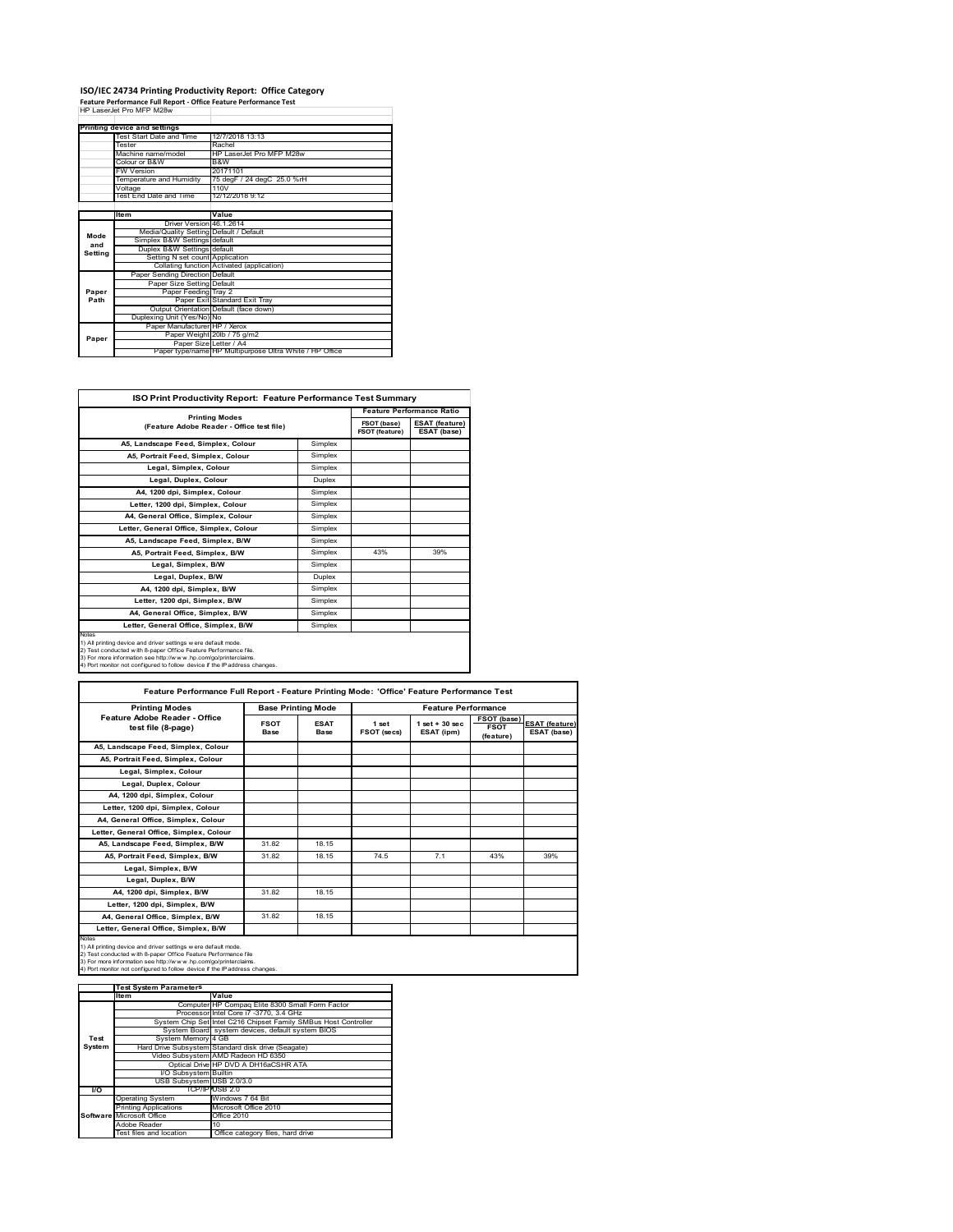## **ISO/IEC 17629 First Print Out Time Report: Office Category**

| <b>Full Detailed Test Report - LETTER</b> |  |
|-------------------------------------------|--|
| HP LaserJet Pro MFP M28w                  |  |

|            | Printing device and settings               |                                |  |  |
|------------|--------------------------------------------|--------------------------------|--|--|
|            | Test Start Date and Time                   | 11/5/2017 21:29                |  |  |
|            | Tester                                     | Susan                          |  |  |
|            | Machine name/model                         | HP LaserJet Pro MFP M28w       |  |  |
|            | Colour or B&W                              | B&W                            |  |  |
|            | <b>FW Version</b>                          | 20171101                       |  |  |
|            | Configuration (options)                    | Default                        |  |  |
|            | Controller                                 | 11800                          |  |  |
|            | Printing device page count                 | Not Specified                  |  |  |
|            | Printing supplies page count Not Specified | 75 degF / 24 degC 25.0 %rH     |  |  |
|            | Temperature and Humidity                   |                                |  |  |
|            | Voltage                                    | 220V                           |  |  |
|            | Test End Date and Time                     | 12/6/2018 2:43                 |  |  |
|            |                                            |                                |  |  |
|            | <b>Item</b>                                | Value                          |  |  |
| Mode       | PDL and driver version                     | 46.1.2614                      |  |  |
| and        | Print Quality mode                         | default                        |  |  |
|            | <b>B&amp;W</b> settings                    | default                        |  |  |
| Setting    | Paper feed orientation                     | Short Edge                     |  |  |
| Paper      | Paper type setting                         | default                        |  |  |
|            | Paper feeding                              | Standard cassette              |  |  |
|            | Paper exit                                 | Standard exit tray             |  |  |
| Paper Path | Output orientation                         | default (face up or face down) |  |  |

**FPOT from Ready (seconds)**<br>
Simplex 7.93 **ISO First Page Out Time Summary Report: Office Category** Summary Report: **Letter B&W**

**Duplex**<br>Notes<br>1) All printing device and driver settings were default mode.<br>2) For the BM results, the print driver was set to "print in BM".<br>4) For more information see http://www.hp.com/golprinterclaims.<br>4) Port monitor

|                                                        |                                                                                                                                                                                                                                                                                                                                                                                                             | ISO First Page Out Time Report: Office Category |                                   |                              |                            |                   |            |
|--------------------------------------------------------|-------------------------------------------------------------------------------------------------------------------------------------------------------------------------------------------------------------------------------------------------------------------------------------------------------------------------------------------------------------------------------------------------------------|-------------------------------------------------|-----------------------------------|------------------------------|----------------------------|-------------------|------------|
| <b>Detailed Report: LETTER</b>                         |                                                                                                                                                                                                                                                                                                                                                                                                             | Word<br>(seconds)                               | Excel<br>(seconds)                | Adobe<br>Reader<br>(seconds) | Average<br>(seconds)       | <b>Delay Time</b> |            |
|                                                        | FPOT from Ready - Simplex                                                                                                                                                                                                                                                                                                                                                                                   |                                                 |                                   |                              |                            |                   |            |
|                                                        | FPOT from Ready - Duplex                                                                                                                                                                                                                                                                                                                                                                                    |                                                 |                                   |                              |                            |                   |            |
| Color Mode                                             | FPOT from Sleep - Simplex                                                                                                                                                                                                                                                                                                                                                                                   |                                                 |                                   | N/A                          |                            |                   |            |
|                                                        | Recovery Time                                                                                                                                                                                                                                                                                                                                                                                               |                                                 |                                   |                              |                            |                   |            |
|                                                        | FPOT from Off - Simplex                                                                                                                                                                                                                                                                                                                                                                                     |                                                 |                                   |                              |                            |                   |            |
|                                                        | Warm-up Time                                                                                                                                                                                                                                                                                                                                                                                                |                                                 |                                   |                              |                            |                   |            |
|                                                        | FPOT from Ready - Simplex                                                                                                                                                                                                                                                                                                                                                                                   | 8.26                                            | 7.78                              | 7.73                         | 7.93                       | 49 Seconds        |            |
|                                                        | FPOT from Ready - Duplex                                                                                                                                                                                                                                                                                                                                                                                    |                                                 |                                   |                              |                            |                   |            |
| <b>B&amp;W Mode</b>                                    | FPOT from Sleep - Simplex                                                                                                                                                                                                                                                                                                                                                                                   |                                                 |                                   | 7.93                         |                            | 61 Minutes        |            |
|                                                        | Recovery Time                                                                                                                                                                                                                                                                                                                                                                                               |                                                 |                                   | 0.2                          |                            |                   |            |
|                                                        | FPOT from Off - Simplex                                                                                                                                                                                                                                                                                                                                                                                     |                                                 |                                   | 23.59                        |                            |                   |            |
|                                                        | Warm-up Time                                                                                                                                                                                                                                                                                                                                                                                                |                                                 |                                   | 15.86                        |                            |                   |            |
|                                                        |                                                                                                                                                                                                                                                                                                                                                                                                             |                                                 |                                   |                              |                            |                   |            |
|                                                        | 1) All printing device and driver settings w ere default mode.<br>2) For the B/W results, the print driver was set to "print in B/W".<br>3) For more information see http://www.hp.com/go/printerclaims.<br>4) Port monitor not configured to follow device if the IP address changes.<br>5) Page counts w ere collected after completion of the tests.<br>6) Details for FPOT from Sleep are show n below. |                                                 |                                   |                              |                            |                   |            |
|                                                        |                                                                                                                                                                                                                                                                                                                                                                                                             |                                                 |                                   |                              |                            |                   |            |
| <b>HP Data Table</b><br><b>Detailed Report: LETTER</b> |                                                                                                                                                                                                                                                                                                                                                                                                             | <b>FPOT Avg</b><br>(se cs)                      | FPOT (secs)<br><b>Iteration 1</b> | FPOT (secs)<br>Iteration 2   | FPOT (secs)<br>Iteration 3 | Application       | Delay Time |
|                                                        | FPOT from Sleep                                                                                                                                                                                                                                                                                                                                                                                             | N/A                                             | N/A                               | N/A                          | N/A                        | Adobe Reader      |            |
| Color Mode                                             | FPOT from Sleep (15 minutes)<br>HP/Non ISO Test                                                                                                                                                                                                                                                                                                                                                             | N/A                                             | N/A                               | N/A                          | N/A                        | Adobe Reader      |            |
| <b>B&amp;W Mode</b>                                    | FPOT from Sleep                                                                                                                                                                                                                                                                                                                                                                                             | 7.93                                            | 7.91                              | 7.94                         | N/A                        | Adobe Reader      | 61 Minutes |

1) All printing device and driver settings w ere default mode.<br>2) For the B/W results, the print driver w as set to "print in B/W".<br>3 DLP includes detailed iterations as data measurements may vary run to run.

|            | <b>Test System Parameters</b> |                                     |
|------------|-------------------------------|-------------------------------------|
|            | Item                          | Value                               |
|            | Computer                      | HP Z240 SFF Workstation             |
|            | Processor                     | Intel Core i7 -6770, 3.4 GHz        |
|            | System Chip Set               | Intel SKL/KBL Mobile/Desktop        |
|            | System Board                  | system devices, default system BIOS |
| Test       | <b>System Memory</b>          | 8 GB                                |
| System     | <b>Hard Drive Subsystem</b>   | Turbo Drive G2 256GB PCle SSD       |
|            | Video Subsystem               | Microsoft Basic Display Adaptor     |
|            | Optical Drive                 | HP HLDS DVDRW GUD1N                 |
|            | I/O Subsystem                 | <b>Builtin</b>                      |
|            | <b>USB Subsystem</b>          | USB 2.0/3.0                         |
| Printing   |                               |                                     |
| Device     | TCP/IP                        | 10/1000                             |
| Connection |                               |                                     |
|            |                               |                                     |
|            | <b>Operating System</b>       | Win 10 Enterprise 64 Bit (10240)    |
|            |                               | Microsoft Word 2016                 |
| Software   | <b>Printing Applications</b>  | Microsoft Excel 2016                |
|            |                               | Adobe Reader DC                     |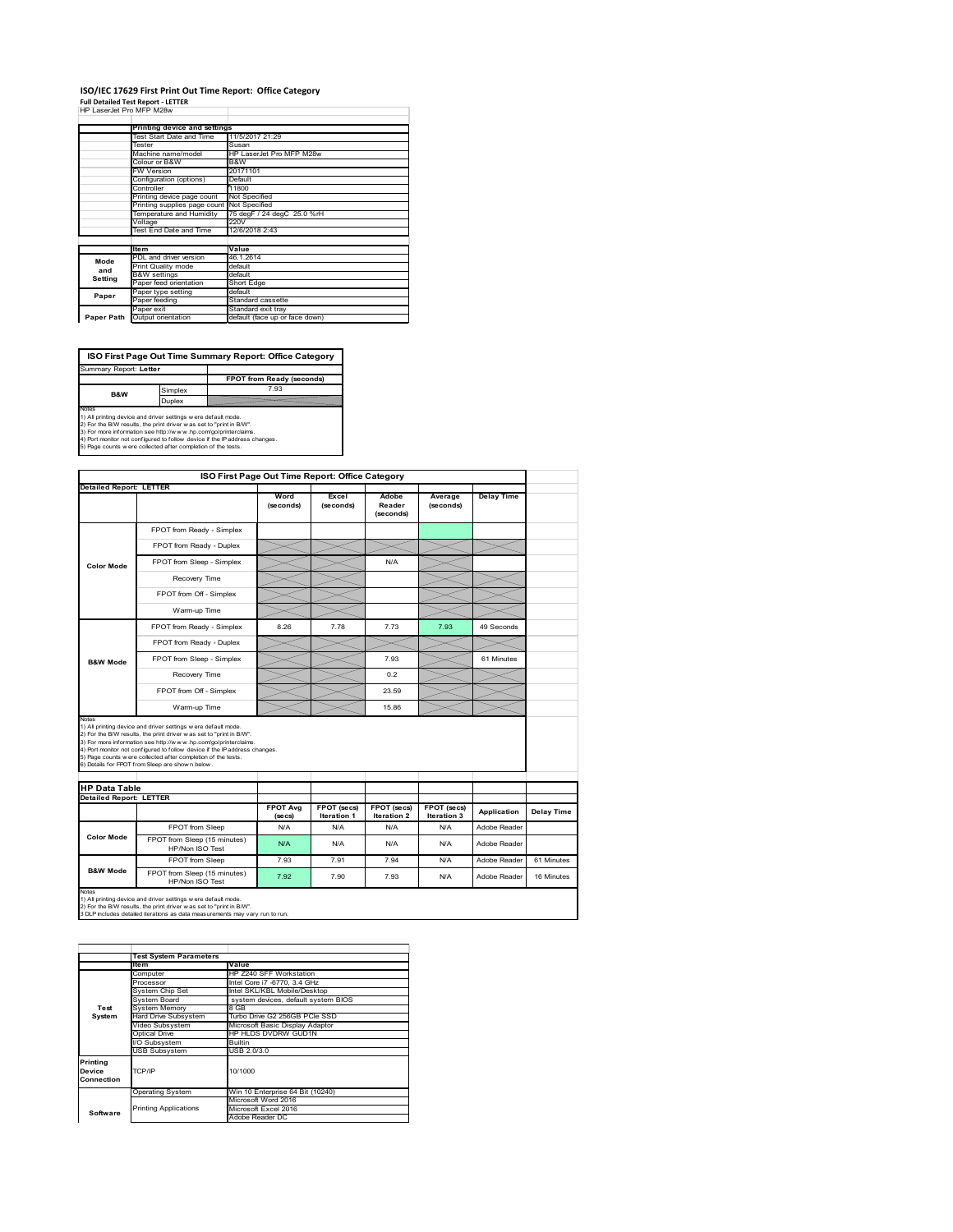#### **ISO/IEC 17629 First Print Out Time Report: Office Category Full Detailed Test Report ‐ A4**

|  | HP LaserJet Pro MFP M28w |  |  |
|--|--------------------------|--|--|

|            | Printing device and settings               |                                |  |  |
|------------|--------------------------------------------|--------------------------------|--|--|
|            | Test Start Date and Time                   | 11/5/2017 21:29                |  |  |
|            | Tester                                     | Susan                          |  |  |
|            | Machine name/model                         | HP LaserJet Pro MFP M28w       |  |  |
|            |                                            |                                |  |  |
|            | Colour or B&W                              | B&W                            |  |  |
|            | <b>FW Version</b>                          | 20171101                       |  |  |
|            | Configuration (options)                    | Default                        |  |  |
|            | Controller                                 | 11800                          |  |  |
|            | Printing device page count                 | Not Specified                  |  |  |
|            | Printing supplies page count Not Specified |                                |  |  |
|            | Temperature and Humidity                   | 75 degF / 24 degC 25.0 %rH     |  |  |
|            | Voltage                                    | 220V                           |  |  |
|            | Test End Date and Time                     | 12/6/2018 2:43                 |  |  |
|            |                                            |                                |  |  |
|            | <b>Item</b>                                | Value                          |  |  |
| Mode       | PDL and driver version                     | 46.1.2614                      |  |  |
| and        | Print Quality mode                         | default                        |  |  |
|            | <b>B&amp;W</b> settings                    | default                        |  |  |
| Setting    | Paper feed orientation                     | Short Edge                     |  |  |
| Paper      | Paper type setting                         | default                        |  |  |
|            | Paper feeding                              | Standard cassette              |  |  |
|            | Paper exit                                 | Standard exit tray             |  |  |
| Paper Path | Output orientation                         | default (face up or face down) |  |  |

**ISO First Page Out Time Summary Report: Office Category**

**FPOT from Ready (seconds)** Simplex 8.21 Duplex Notes<br>1) All printing device and driver settings were default mode.<br>2) For the BAV results, the print driver was set to "print in BAV".<br>3) For more information see http://www.hp.com/golprinterclaims.<br>4) Port monitor not co Summary Report: A4 **B&W**

| <b>Detailed Report: A4</b>                         |                                                                                                                                                                                                                                                                                                                                                                                                             |                   | ISO First Page Out Time Report: Office Category |                              |                            |                   |            |  |
|----------------------------------------------------|-------------------------------------------------------------------------------------------------------------------------------------------------------------------------------------------------------------------------------------------------------------------------------------------------------------------------------------------------------------------------------------------------------------|-------------------|-------------------------------------------------|------------------------------|----------------------------|-------------------|------------|--|
|                                                    |                                                                                                                                                                                                                                                                                                                                                                                                             |                   |                                                 |                              |                            |                   |            |  |
|                                                    |                                                                                                                                                                                                                                                                                                                                                                                                             | Word<br>(seconds) | Excel<br>(seconds)                              | Adobe<br>Reader<br>(seconds) | Average<br>(seconds)       | <b>Delay Time</b> |            |  |
|                                                    | FPOT from Ready - Simplex                                                                                                                                                                                                                                                                                                                                                                                   |                   |                                                 |                              |                            |                   |            |  |
|                                                    | FPOT from Ready - Duplex                                                                                                                                                                                                                                                                                                                                                                                    |                   |                                                 |                              |                            |                   |            |  |
| <b>Color Mode</b>                                  | FPOT from Sleep - Simplex                                                                                                                                                                                                                                                                                                                                                                                   |                   |                                                 | N/A                          |                            |                   |            |  |
|                                                    | Recovery Time                                                                                                                                                                                                                                                                                                                                                                                               |                   |                                                 |                              |                            |                   |            |  |
|                                                    | FPOT from Off - Simplex                                                                                                                                                                                                                                                                                                                                                                                     |                   |                                                 |                              |                            |                   |            |  |
|                                                    | Warm-up Time                                                                                                                                                                                                                                                                                                                                                                                                |                   |                                                 |                              |                            |                   |            |  |
|                                                    | FPOT from Ready - Simplex                                                                                                                                                                                                                                                                                                                                                                                   | 8.73              | 7.98                                            | 7.90                         | 8.21                       | 49 Seconds        |            |  |
|                                                    | FPOT from Ready - Duplex                                                                                                                                                                                                                                                                                                                                                                                    |                   |                                                 |                              |                            |                   |            |  |
| <b>B&amp;W Mode</b>                                | FPOT from Sleep - Simplex                                                                                                                                                                                                                                                                                                                                                                                   |                   |                                                 | 8.16                         |                            | 61 Minutes        |            |  |
|                                                    | Recovery Time                                                                                                                                                                                                                                                                                                                                                                                               |                   |                                                 | 0.3                          |                            |                   |            |  |
|                                                    | FPOT from Off - Simplex                                                                                                                                                                                                                                                                                                                                                                                     |                   |                                                 | 23.78                        |                            |                   |            |  |
|                                                    | Warm-up Time                                                                                                                                                                                                                                                                                                                                                                                                |                   |                                                 | 15.88                        |                            |                   |            |  |
| <b>HP Data Table</b><br><b>Detailed Report: A4</b> | 1) All printing device and driver settings w ere default mode.<br>2) For the B/W results, the print driver was set to "print in B/W".<br>3) For more information see http://www.hp.com/go/printerclaims.<br>4) Port monitor not configured to follow device if the IP address changes.<br>5) Page counts w ere collected after completion of the tests.<br>6) Details for FPOT from Sleep are show n below. |                   |                                                 |                              |                            |                   |            |  |
|                                                    |                                                                                                                                                                                                                                                                                                                                                                                                             | <b>FPOT Avg</b>   | FPOT (secs)                                     | FPOT (secs)                  |                            |                   |            |  |
|                                                    |                                                                                                                                                                                                                                                                                                                                                                                                             | (se cs)           | <b>Iteration 1</b>                              | <b>Iteration 2</b>           | FPOT (secs)<br>Iteration 3 | Application       | Delay Time |  |
|                                                    | FPOT from Sleep                                                                                                                                                                                                                                                                                                                                                                                             | N/A               | N/A                                             | N/A                          | N/A                        | Adobe Reader      |            |  |
| <b>Color Mode</b>                                  | FPOT from Sleep (15 minutes)<br>HP/Non ISO Test                                                                                                                                                                                                                                                                                                                                                             | N/A               | N/A                                             | N/A                          | N/A                        | Adobe Reader      |            |  |
| <b>B&amp;W Mode</b>                                | FPOT from Sleep                                                                                                                                                                                                                                                                                                                                                                                             | 8.16              | 8.20                                            | 8.11                         | N/A                        | Adobe Reader      | 61 Minutes |  |

|            | <b>Test System Parameters</b> |                                     |
|------------|-------------------------------|-------------------------------------|
|            | Item                          | Value                               |
|            | Computer                      | HP Z240 SFF Workstation             |
|            | Processor                     | Intel Core i7 -6770, 3.4 GHz        |
|            | System Chip Set               | Intel SKL/KBL Mobile/Desktop        |
|            | System Board                  | system devices, default system BIOS |
| Test       | <b>System Memory</b>          | 8 GB                                |
| System     | <b>Hard Drive Subsystem</b>   | Turbo Drive G2 256GB PCle SSD       |
|            | Video Subsystem               | Microsoft Basic Display Adaptor     |
|            | Optical Drive                 | HP HLDS DVDRW GUD1N                 |
|            | I/O Subsystem                 | <b>Builtin</b>                      |
|            | <b>USB Subsystem</b>          | USB 2.0/3.0                         |
| Printing   |                               |                                     |
| Device     | TCP/IP                        | 10/1000                             |
| Connection |                               |                                     |
|            |                               |                                     |
|            | <b>Operating System</b>       | Win 10 Enterprise 64 Bit (10240)    |
|            |                               | Microsoft Word 2016                 |
| Software   | <b>Printing Applications</b>  | Microsoft Excel 2016                |
|            |                               | Adobe Reader DC                     |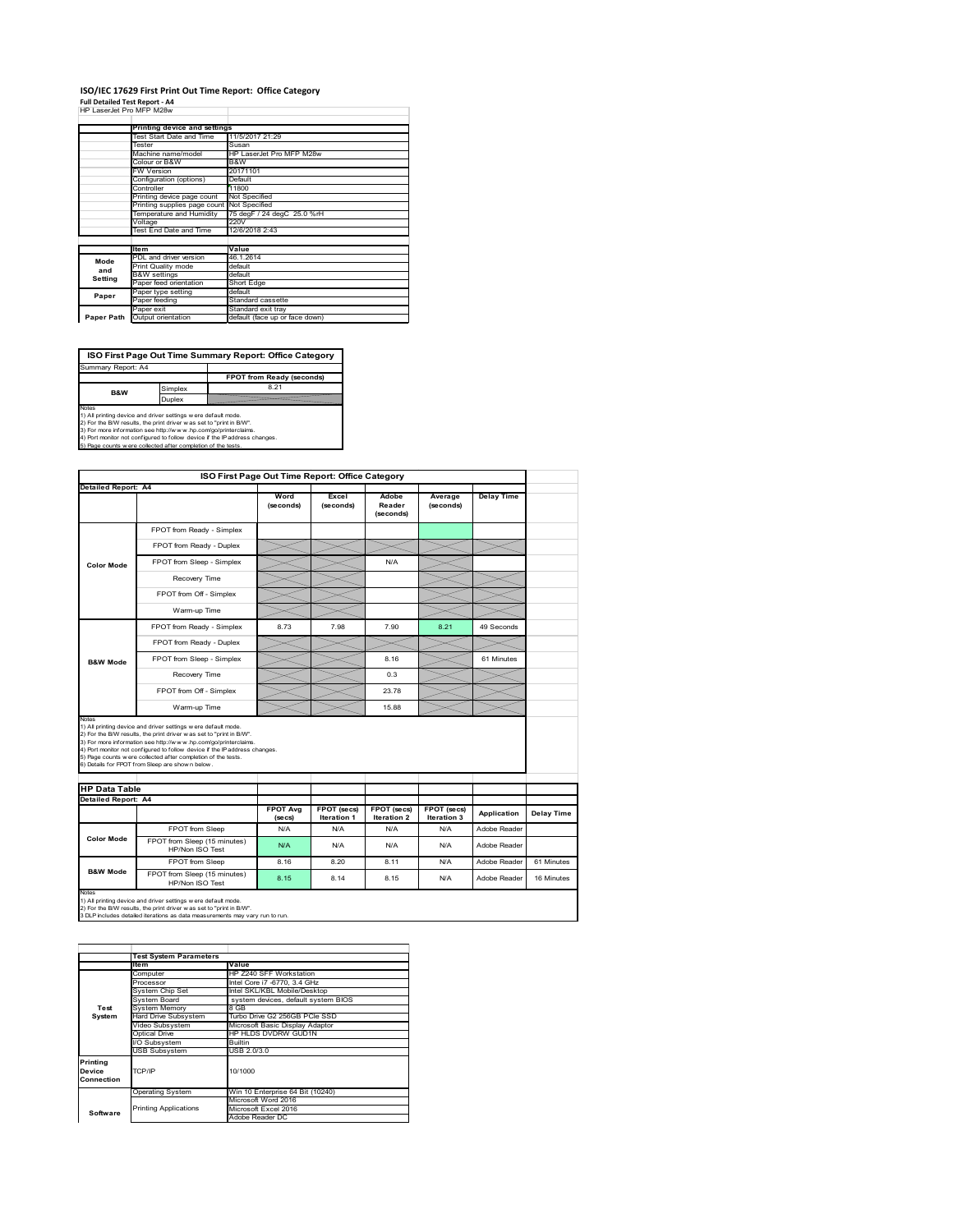## **ISO/IEC 29183 Copy Productivity Report**

**Full Detailed Test Report ‐ LETTER**

|             | Full Detailed Test Report - LETTER       |                                                     |
|-------------|------------------------------------------|-----------------------------------------------------|
|             | HP LaserJet Pro MFP M28w                 |                                                     |
|             |                                          |                                                     |
|             | <b>Machine Setup Information</b>         |                                                     |
|             | Test Start Date and Time 11/7/2017 15:29 |                                                     |
|             |                                          | <b>Tester Rachel</b>                                |
|             |                                          | Machine name/model HP LaserJet Pro MFP M28w         |
|             | Colour or B&W B&W                        |                                                     |
|             | FW Version 20171101                      |                                                     |
|             | Configuration (options) Not Specified    |                                                     |
|             |                                          | Temperature and Humidity 75 degF / 24 degC 25.0 %rH |
|             | Test End Date and Time: 12/12/2018 13:10 |                                                     |
|             |                                          |                                                     |
|             | Pre-set Item                             | <b>Pre-set Value</b>                                |
|             | <b>Output Resolution Default</b>         |                                                     |
|             | Output Quality Default                   |                                                     |
| Mode        |                                          | Copying Mode Colour for Colour and B&W for B&W      |
|             | Auto Density Adjustment Default          |                                                     |
|             |                                          | Collating function Set in Control Panel             |
| Paper       | <b>Paper Sending Direction Default</b>   |                                                     |
|             | Paper Type Setting Default               |                                                     |
| Paper       | Paper Feeding Tray 2                     |                                                     |
| Path        | Paper Exit Default                       |                                                     |
|             |                                          | Face Up Exit Default (face down)                    |
|             | <b>Fixing Capability Default</b>         |                                                     |
| Temporary   | Image Quality Stability Default          |                                                     |
| <b>Stop</b> | Capacity of Paper Default                |                                                     |
|             | Others None                              |                                                     |
|             |                                          |                                                     |
|             | Paper Manufacturer HP / Xerox            |                                                     |
| Paper       |                                          | Paper Weight 20lb / 75 g/m2                         |
|             | Paper Size Letter / A4                   |                                                     |

| Summary Report: Letter |              |             |
|------------------------|--------------|-------------|
|                        |              |             |
|                        | <b>sFCOT</b> | sESAT (ipm) |

**B&W** 9.78 19.20

**Notes** 

First Copy Out and Copy Speed measured using ISO/IEC 29183, excludes first set of test documents. For more information see http://w w w .hp.com/go/printerclaims. Exact speed varies depending on the system configuration and document.

Only Target A w as used, all test documents have the same Saturated throughput. Reference ISO/IEC29183:2010 Clause 5, Sections 5.3.1 and 5.3.2

| Detailed Report: LETTER |           |              |       |             |                |             |  |
|-------------------------|-----------|--------------|-------|-------------|----------------|-------------|--|
|                         |           |              |       |             |                |             |  |
| <b>Target</b>           |           | sFCOT (secs) |       | sEFTP (ipm) |                | sESAT (ipm) |  |
|                         |           |              | 1copy | 1copy+30sec | 1copy+4minutes |             |  |
|                         | 9.78<br>A | 6.13         | 16.06 | 18.70       | 19.20          |             |  |
|                         |           |              |       | 11 sets     | 79 sets        |             |  |
|                         | B         |              |       |             |                |             |  |
|                         |           |              |       |             |                |             |  |
| B&W                     | C         |              |       |             |                |             |  |
|                         |           |              |       |             |                |             |  |
|                         | D         |              |       |             |                |             |  |
|                         |           |              |       |             |                |             |  |
|                         | Average   | 9.78         | 6.13  | 16.06       | 18.70          | 19.20       |  |

Paper type/name HP Multipurpose Ultra White / HP Office

......<br>First Copy Out and Copy Speed measured using ISO/IEC 29183, excludes first set of test documents. For more information see http://w w w .hp.com/go/printerclaims. Exact speed varies depending on the system configuration and document. Only Target A w as used, all test documents have the same Saturated throughput. Reference ISO/IEC29183:2010 Clause 5, Sections 5.3.1 and 5.3.2

Notes